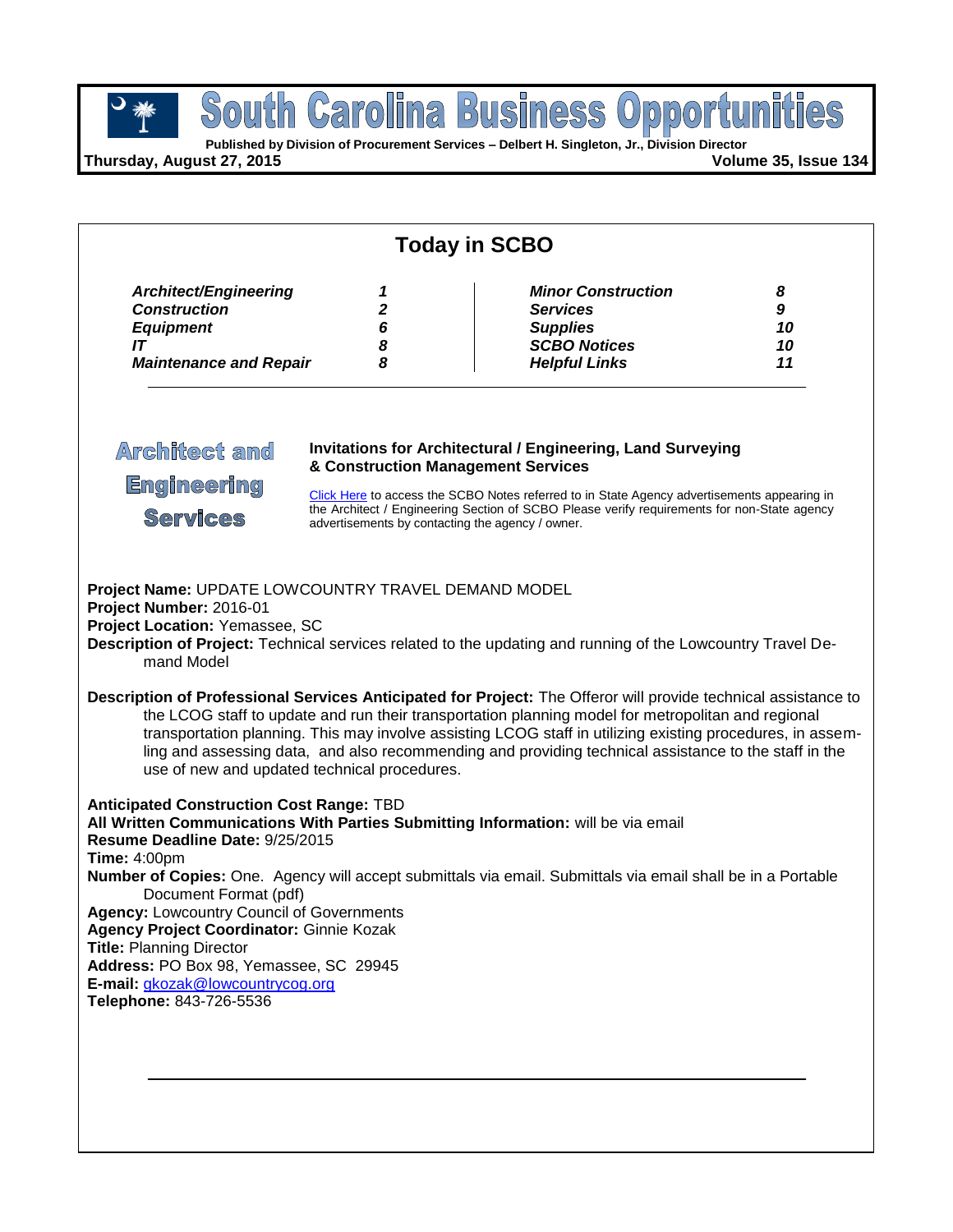| Thursday, August 27, 2015                                                                                                                                                                                                                                                                                                                                                                                                                                                                                                                                                                                                                                                                                                                                                                                                                                                                                                                                                                                                                                                                                                                                                                                                                                                                                                                                                                                                                                                                 | 2                                                                                                                                                                                                    | Volume 35, Issue 134 |  |  |
|-------------------------------------------------------------------------------------------------------------------------------------------------------------------------------------------------------------------------------------------------------------------------------------------------------------------------------------------------------------------------------------------------------------------------------------------------------------------------------------------------------------------------------------------------------------------------------------------------------------------------------------------------------------------------------------------------------------------------------------------------------------------------------------------------------------------------------------------------------------------------------------------------------------------------------------------------------------------------------------------------------------------------------------------------------------------------------------------------------------------------------------------------------------------------------------------------------------------------------------------------------------------------------------------------------------------------------------------------------------------------------------------------------------------------------------------------------------------------------------------|------------------------------------------------------------------------------------------------------------------------------------------------------------------------------------------------------|----------------------|--|--|
|                                                                                                                                                                                                                                                                                                                                                                                                                                                                                                                                                                                                                                                                                                                                                                                                                                                                                                                                                                                                                                                                                                                                                                                                                                                                                                                                                                                                                                                                                           | <b>Invitations for Construction Bids</b>                                                                                                                                                             |                      |  |  |
| <b>Construction</b>                                                                                                                                                                                                                                                                                                                                                                                                                                                                                                                                                                                                                                                                                                                                                                                                                                                                                                                                                                                                                                                                                                                                                                                                                                                                                                                                                                                                                                                                       | Please verify requirements for non-State agency advertisements by contacting the<br>agency / owner. Projects expected to cost less than \$50,000 are listed under the<br>Minor Construction heading. |                      |  |  |
| Project Name: MUSC ENERGY CONSERVATION PROJECT - PHASE II<br>Project No.: H51-T037-FW<br>Project Type: Guarunteed Energy, Water, and Wastewater Savings Contract<br>Project Description: Provide and execute a comprehensive energy, water and wastewater conservation plan<br>for the Medical University of South Carolina, Charleston, SC<br>RFQ / Solicitation Documents May Be Obtained From:<br>http://academicdepartments.musc.edu/vpfa/eandf/construction_projects/index.html<br>Agency: Medical University of South Carolina<br>Name of Agency Procurement Officer: Belinda Holloway<br>Address: 19 Hagood Ave. Ste. 508, MSC 824, Charleston, SC 29425<br>Email: brownbr@musc.edu<br>Telephone: 843-792-4967<br>Statement of Qualifications Closing Date: 9/30/2015 4:00pm Location: See below, hand delivery<br>Statement of Qualifications Delivery Address: Bob Branson, 97 Jonathan Lucas St., Room 210 Charleston,<br>SC, 29425                                                                                                                                                                                                                                                                                                                                                                                                                                                                                                                                             |                                                                                                                                                                                                      |                      |  |  |
| Project Name: HUNTER HALL AND AUDITORIUM ROOF REPLACEMENT<br>Project Number: CUP-4001876<br><b>Project Location: Clemson University Main Campus</b><br>Bid Security Required: Yes Performance Bond Required: Yes Payment Bond Required: Yes<br><b>Construction Cost Range: \$500,000 - \$2,000,000</b><br>Description of Project: Replace roof on Hunter Hall and Auditorium. Contractor may be subject to perfor-<br>mance appraisal at close of project.<br>Bidding Documents / Plans May Be Obtained From: http://www.clemson.edu/facilities/capital-<br>projects/projects/<br>Architect/Engineer: ADC Engineering<br>A/E Contact: Richard L. Cook, Jr.<br>A/E Address: 1226 Yeamans Hall Road, Hanahan, SC 29410<br>A/E E-mail: rickc@adcengineering.com<br>A/E Telephone: 843-566-0161<br>Note: All questions & correspondence concerning this Invitation to Bid shall be addressed to the A/E.<br><b>Agency/Owner: Clemson University</b><br>Name & Title of Agency Coordinator: Bryson Thomas<br>Address: 310 Klugh Ave., Clemson SC 29631<br>E-mail: tthoma2@clemson.edu<br>Telephone: 864-986-1461<br>Fax: 864-656-0793<br>Pre-Bid Conf./Site Visit: Yes, non-mandatory<br>Pre-Bid Date/Time: 9/9/2015 10:00am<br>Place: 191 Old Greenville Highway, Clemson, SC 29634<br>Bid Closing Date/Time: 9/23/2015 2:00pm<br>Place: 191 Old Greenville Highway, Clemson, SC 29634<br>Deliver Bids To: Pat Crowther, P.E. Gentry Hall, 191 Old Greenville Highway, Clemson, SC 29634-5952 |                                                                                                                                                                                                      |                      |  |  |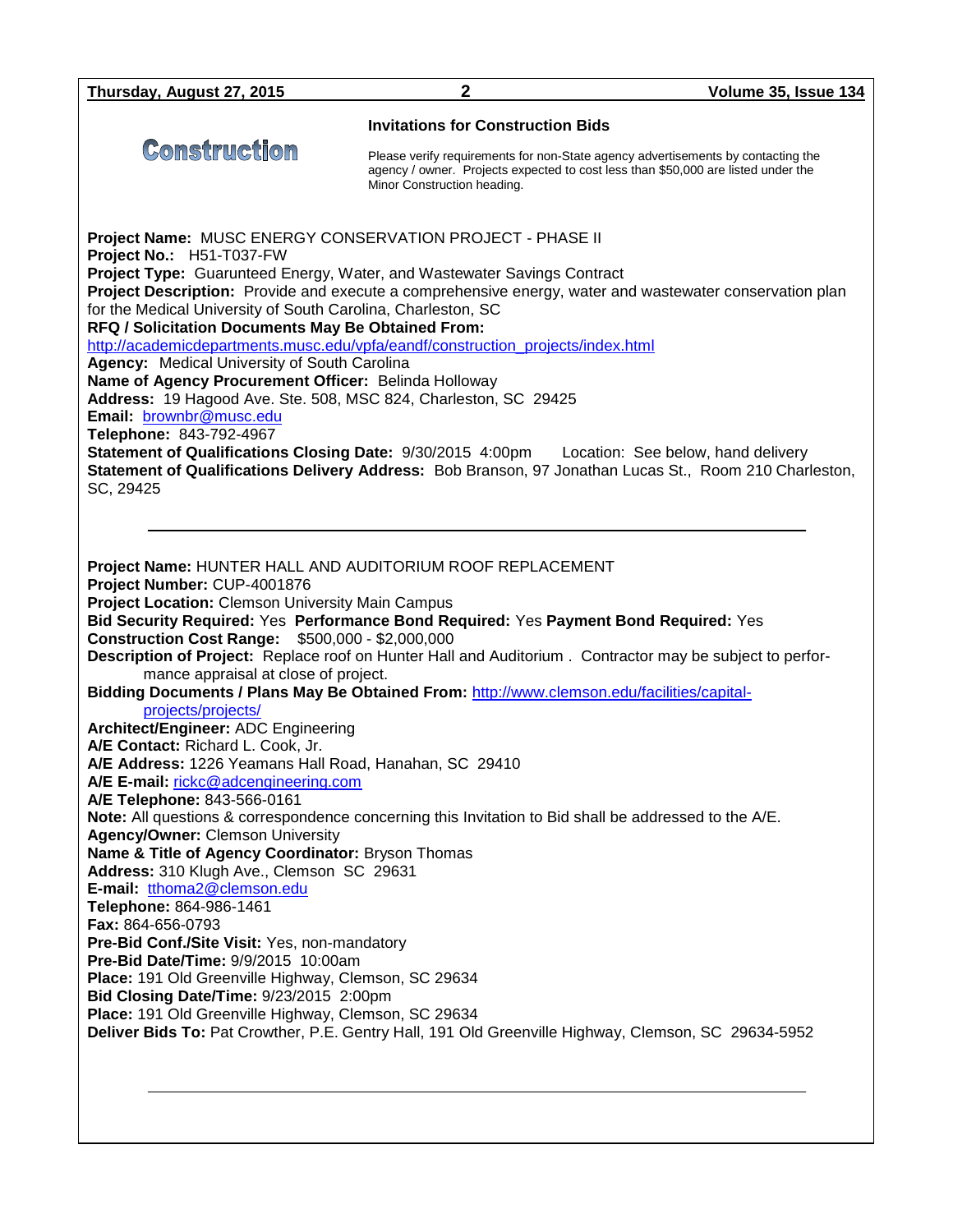**Thursday, August 27, 2015 3 Volume 35, Issue 134**

**Project Name:** USC UPSTATE FACILITIES PARKING LOT REPAIR **Project Number:** H34-I371 **Project Location:** USC Upstate Facilities Management Complex, 155 American Way, Spartanburg, SC **Bid Security Required:** Yes **Performance Bond Required:** Yes **Payment Bond Required:** Yes **Construction Cost Range:** \$100,000 - \$200,000 **Description of Project:** Provide labor / materials for work including demolition, milling, subgrade prep., paving, striping, concrete, retaining wall, storm drainage, etc. Bidders are responsible for obtaining all documentation from USC purchasing website [www.purchasing.sc.edu.](http://www.purchasing.sc.edu/) See "Facility Construction Solicitation and Awards." Small and minority business participation is encouraged. Contractor may be subject to performance appraisal at close of project. **Bidding Documents / Plans May Be Obtained From:** [http://purchasing.sc.edu](http://purchasing.sc.edu/) (See Facilities/Construction Solicitations and Awards) Vendor accepts responsibility for all downloaded information from USC's website. **Architect/Engineer:** AECOM (formerly URS Corporation) **A/E Contact:** Bryan E. Thomas, P.E. **A/E Address:** 101 Research Drive, Columbia, SC 29203 **A/E E-mail:** [bryan.thomas@aecom.com](mailto:bryan.thomas@aecom.com) **A/E Telephone:** 803-254-4400 **A/E Fax:** 803-771-7334 **Note:** All questions & correspondence concerning this Invitation to Bid shall be addressed to the A/E. **Agency/Owner:** University of South Carolina **Name & Title of Agency Coordinator:** Juaquana Brookins **Address:** 743 Greene Street, Columbia, SC 29208 **E-mail:** [jbrookin@fmc.sc.edu](mailto:jbrookin@fmc.sc.edu) **Telephone:** 803-777-3596 **Fax:** 803-777-0160 **Pre-Bid Conf./Site Visit:** Yes, non-mandatory **Pre-Bid Date/Time:** 9/9/2015 11:00am **Place:** USC Upstate Facilities Conference Room, 155 American Way, Spartanburg, SC 29303 **Bid Closing Date/Time:** 9/23/2015 2:00pm **Place:** USC Columbia Facilities & Construction Conf. Rm., 743 Greene Street, Columbia SC 29208 **Deliver Bids To:** Juaquana Brookins - "Bid Enclosed", 743 Greene Street, Columbia, SC 29208

**Project Name:** CHESTER CO. 2015 ROADWAY IMPROVEMENT PROJECT

**Project Number:** C-7.29.05

**Project Location:** Chester County, South Carolina

**Bid Security Required:** Yes **Performance Bond Required:** Yes **Payment Bond Required:** Yes

- **Description of Project:** Project consists of General Grading, Cement Modified Subbase with Single, and Double Treatment of various roads in Chester County. Contractors are encouraged to visit project sites and attendance of the pre-bid meeting is highly recommended. All questions regarding this project must be submitted in writing before 5:00PM, Friday, September 18, 2015, and addressed to the Office of Engineer as noted below. All work must be completed within 90 Calendar Days of Notice to Proceed.
- **Bidding Documents / Plans May Be Obtained From:** Office of Engineer: Dennis Corporation, 1800 Huger Street, Columbia SC. Email: [ahunting@denniscorporation.com.](mailto:ahunting@denniscorporation.com) Bids Will Not Be Considered unless the bidder is legally qualified under the provisions of the South Carolina Contractor's Licensing Law (South Carolina Code of Laws, as amended). Prime Contractors must purchase a complete set of plans & bid/specification documents from official source to be considered a plan holder and to submit a bona fide bid. No bidder may withdraw the bid within 60 business days after the actual date of the opening. **Plan Deposit:** \$50.00, nonrefundable

**In Addition To The Above Official Source(s) Bidding Documents / Plans Are Also Available At:** For Information and Examination Only: Chester County's Website:

<http://www.chestercounty.org/business/active-bids.aspx>

**Architect/Engineer:** Dennis Corporation

**A/E Contact:** LB Cannon

**A/E Address:** 1800 Huger Street, Columbia, SC 29201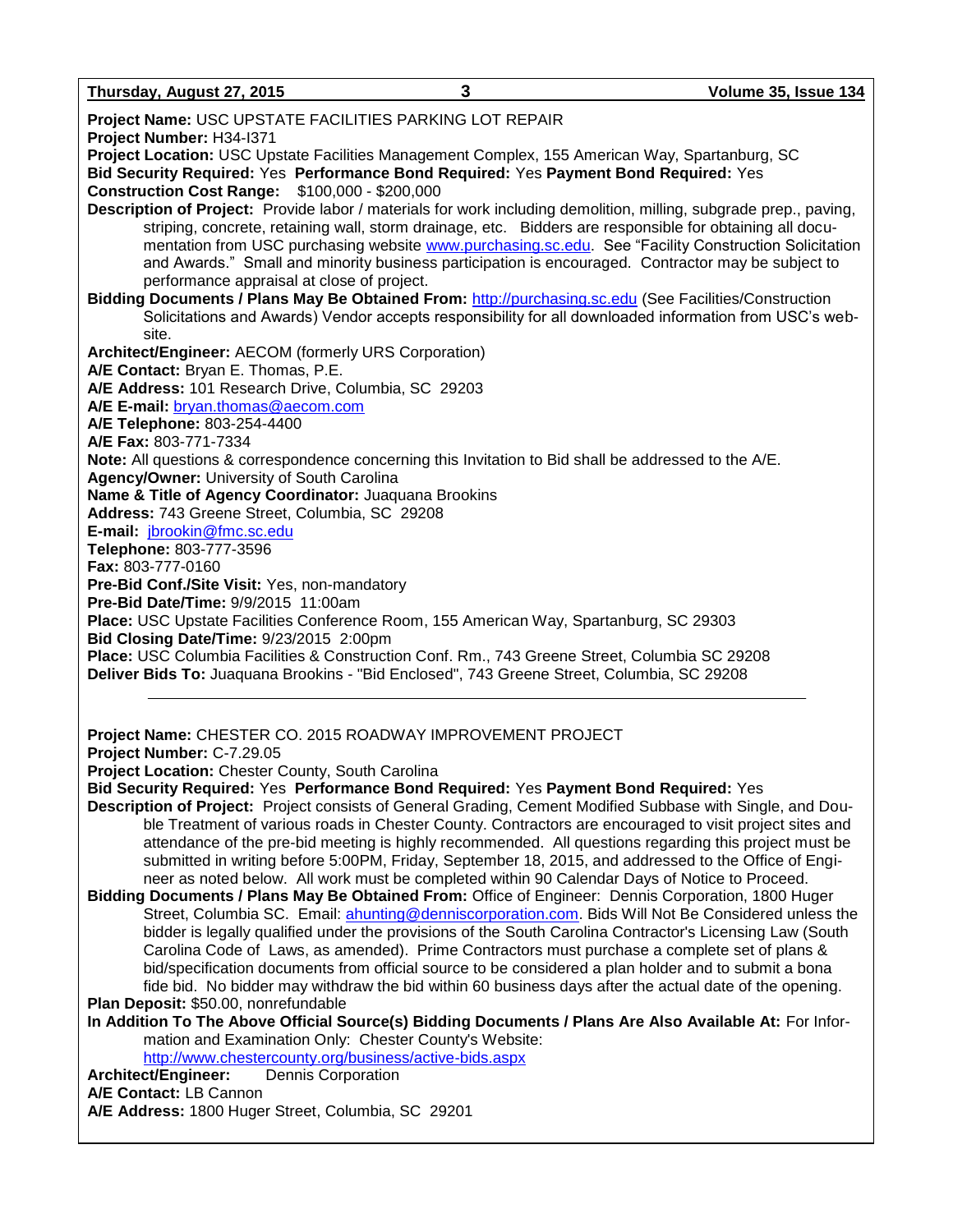| Thursday, August 27, 2015                                                                                                                                                                                                                                                                                                                                                                                                                                                                                                                                                                                                                                                                                                                                                                                                                                                                                                 | 4 | Volume 35, Issue 134                                                                                  |
|---------------------------------------------------------------------------------------------------------------------------------------------------------------------------------------------------------------------------------------------------------------------------------------------------------------------------------------------------------------------------------------------------------------------------------------------------------------------------------------------------------------------------------------------------------------------------------------------------------------------------------------------------------------------------------------------------------------------------------------------------------------------------------------------------------------------------------------------------------------------------------------------------------------------------|---|-------------------------------------------------------------------------------------------------------|
| A/E E-mail: Icannon@denniscorporation.com<br>A/E Telephone: 803-609-6083<br>A/E Fax: 803-733-6787                                                                                                                                                                                                                                                                                                                                                                                                                                                                                                                                                                                                                                                                                                                                                                                                                         |   |                                                                                                       |
| Note: All questions & correspondence concerning this Invitation to Bid shall be addressed to the A/E.<br><b>Agency/Owner: Chester County</b>                                                                                                                                                                                                                                                                                                                                                                                                                                                                                                                                                                                                                                                                                                                                                                              |   |                                                                                                       |
| Name & Title of Agency Coordinator: Susan Cok, Director of Contract and Procurement, Chester County<br>Address: 1476 J.A. Cochran By-Pass, Chester, SC 29706<br>Pre-Bid Conf./Site Visit: Yes, non-mandatory                                                                                                                                                                                                                                                                                                                                                                                                                                                                                                                                                                                                                                                                                                              |   |                                                                                                       |
| Pre-Bid Date/Time: 9/10/2015 10:00am<br>olina 29706                                                                                                                                                                                                                                                                                                                                                                                                                                                                                                                                                                                                                                                                                                                                                                                                                                                                       |   | Place: Chester Co Government Complex (Conference Room) 1476 J.A. Cochran By-Pass, Chester, South Car- |
| Bid Closing Date/Time: 9/24/20105 2:00pm<br>Place: 1476 J.A. Cochran By-Pass, Chester, South Carolina 29706                                                                                                                                                                                                                                                                                                                                                                                                                                                                                                                                                                                                                                                                                                                                                                                                               |   |                                                                                                       |
| Deliver Bids To: Susan Cok, 1476 J.A. Cochran By-Pass, Chester, South Carolina 29706                                                                                                                                                                                                                                                                                                                                                                                                                                                                                                                                                                                                                                                                                                                                                                                                                                      |   |                                                                                                       |
| Project Name: 2015 RESURFACING PROJECT DISTRICT 9<br>Project Number: 09-15/16<br><b>Project Location: FLORENCE COUNTY</b><br>Bid Security Required: Yes Performance Bond Required: Yes Payment Bond Required: Yes<br>Construction Cost Range: \$305,000.00<br>Description of Project: MILLING, FULL DEPTH PATCHING, AND/OR RESURFACING OF<br>Bidding Documents / Plans May Be Obtained From: Florence County website<br>http://florenceco.org/offices/procurement/bids/<br>Architect/Engineer: Davis & Floyd<br><b>A/E Contact: Mike Meetze</b><br>A/E Address: 240 Stoneridge Drive, Suite 305, Columbia, SC 29210<br>A/E E-mail: mmeetze@davisfloyd.com<br>A/E Telephone: 843-518-1050, Cell number 803-518-6121<br>A/E Fax: 803-254-4549<br><b>Agency/Owner: Florence County</b><br>Name & Title of Agency Coordinator: Wyneé Lybrand<br>Address: Florence County Complex, 180 N. Irby St., Rm. B-5 Florence, SC 29501 |   | APPROXIMATELY 1.70 MILES OF ROADWAY LOCATED WITHIN FLORENCE COUNTY DISTRICT 9                         |
| E-mail: wlybrand@florenceco.org<br>Telephone: 843-665-3018<br><b>Fax: 843-664-9668</b><br>Bid Closing Date/Time: 9/10/2015 3:00pm<br>Deliver Bids To: Florence County Complex 180 N. Irby St., Rm. B-5 Florence, SC 29501                                                                                                                                                                                                                                                                                                                                                                                                                                                                                                                                                                                                                                                                                                 |   |                                                                                                       |
|                                                                                                                                                                                                                                                                                                                                                                                                                                                                                                                                                                                                                                                                                                                                                                                                                                                                                                                           |   |                                                                                                       |

**Description:** RFQ-Request For Qualifications to qualify Contractors to REPAIR AND RESURFACE ATHLETIC TRACKS at both Westside High and T.L. Hanna High Schools in Anderson School District Five, Anderson, SC.

Projects will entail installation of track slot drain and possibly relocation of field boxes from the field of play. The chosen contractor must have prior track installation experience and must have proven "Field Turf" Installation experience. Work will involve track re-striping, repairs to track surface and installation of track material over concrete track event areas, installation of necessary track apron on exterior parts of the track, demolition of existing and installation of new 4' black fencing around areas of the track that are currently fenced in. Track Designs will be forthcoming. Work must begin November, 2015 (depending on playoffs) and must be complete the end of January, 2016. Send qualifications for evaluation to compete on these projects. Each Contractor to be considered for this project must complete the Contractor's Qualification Statement (to be provided as indicated below) with their response.

The criteria to be used to evaluate responses will be: Experience with K-12 Tracks, Location, References, Financial Stability and Credentials, listed in order of importance.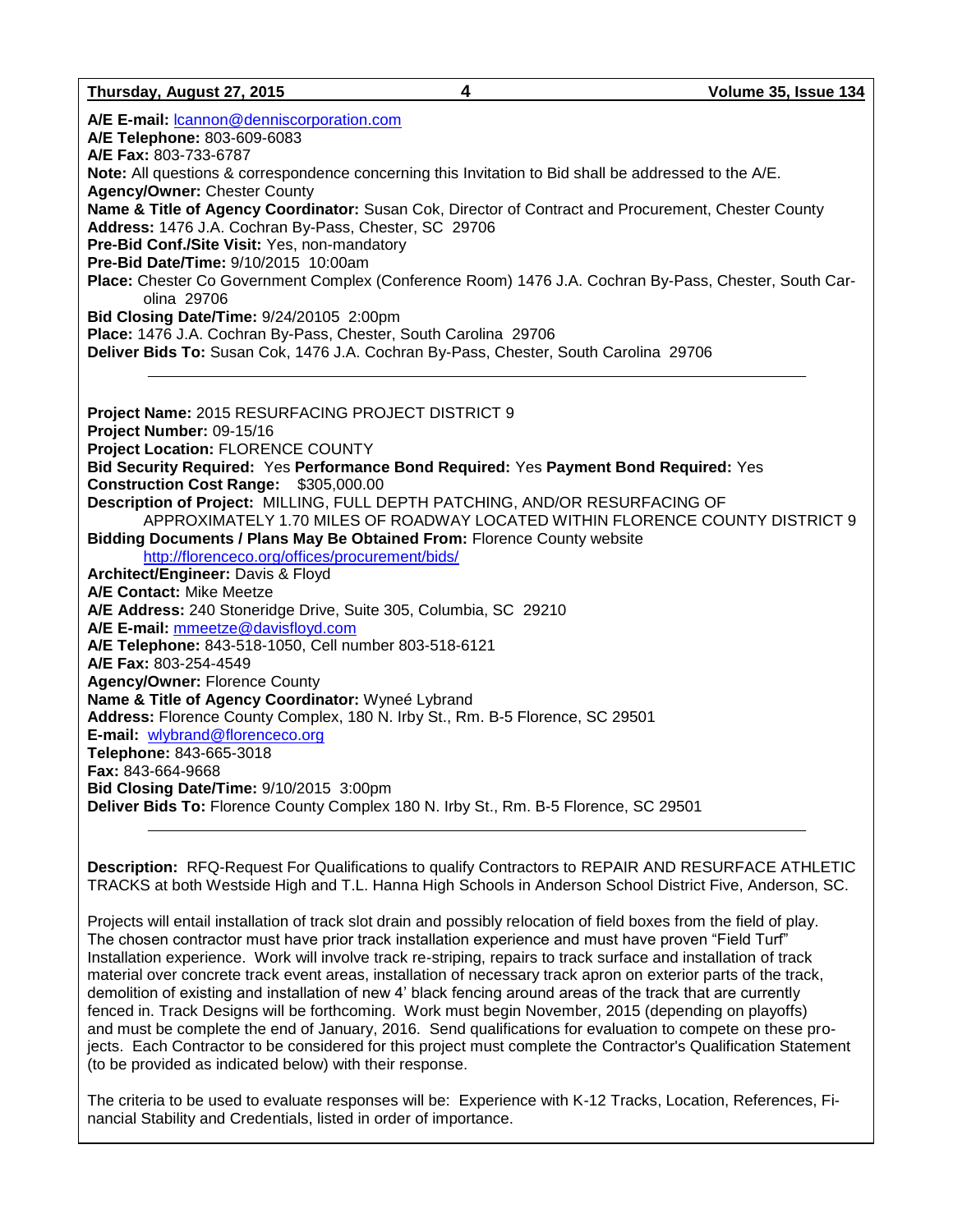## **Thursday, August 27, 2015 5 Volume 35, Issue 134 Delivery Point:** Administration Offices of Anderson School District Five, PO Box 439 (400 Pearman Dairy Road), Anderson, SC 29622 (29625). **Submit Offer By:** 9/15/2015 2:00pm **Purchasing Agency:** Anderson School District Five **Direct Inquiries To:** Wess Grant, Executive Director of Operations, 864-260-5000, [WessGrant@anderson5.net](mailto:WessGrant@anderson5.net) **Download Solicitation From:** [www.Anderson5.net](http://www.anderson5.net/) (Locate DISTRICT SERVICES, click on PURCHASING, click on RFPs and BIDs) **Project Name:** Covington Drive Sidewalk **IFB Number:** 4995-16C **Project Location:** City of North Charleston **Project Description:** Installation of 1,750 LF of concrete sidewalk. **Construction Cost Range:** \$50,000 - \$150,000 **Estimated Quantities of Interest:** Approximately 750 SqYd of 4-in concrete sidewalk **Duration:** 60 days **Estimated Start Date:** Negotiable, estimated on or before November 1, 2015

**Bid Opening Date:** 9/8/2015 Free Bidding Documents and Plans Available at: <http://www.charlestoncounty.org/departments/procurement/current-bids.php>

For more information on this project, please contact Wendy Curtis, Buyer, at 958-4756 or via email at: [wcurtis@charlestoncounty.org.](mailto:wcurtis@charlestoncounty.org)

## **TOWN OF SUMMERVILLE -- 2015 ASPHALT ROADWAY RESURFACING**

The Town of Summerville is seeking sealed bids for asphalt paving and resurfacing and/or full depth patching for several roads as well as the Public Safety Complex parking lot located at 300 W. 2<sup>nd</sup> North. Please refer to the bid package for a full listing of roads and renderings.

The bid package is available on the Town of Summerville website [\(www.summervillesc.gov/RFP\)](http://www.summervillesc.gov/RFP) and/or can be picked up from the Town of Summerville Engineering Dept. at Summerville Town Hall located at 200 S. Main Street, Summerville, SC 29483.

All inquiries and questions for this project must be submitted in writing via email to Russ Cornette, Town Engineer [\(Rwcornette@summervillesc.gov\)](mailto:Rwcornette@summervillesc.gov), NLT Monday, 9/28/2015 at 12:00pm. All questions will be addressed in a posted addendum on the Town's website.

Sealed bids will be accepted until 2:00pm on 10/1/2015 at which time they will be opened and read publicly in the 2nd floor training room at Summerville Town Hall Annex, located at 200 S. Main Street, Summerville, SC 29483. Late bids will not be accepted, no exceptions.

Return sealed bids marked:

Asphalt 2015 Town of Summerville Attn: Russ Cornette 200 S. Main Street Summerville, SC 29483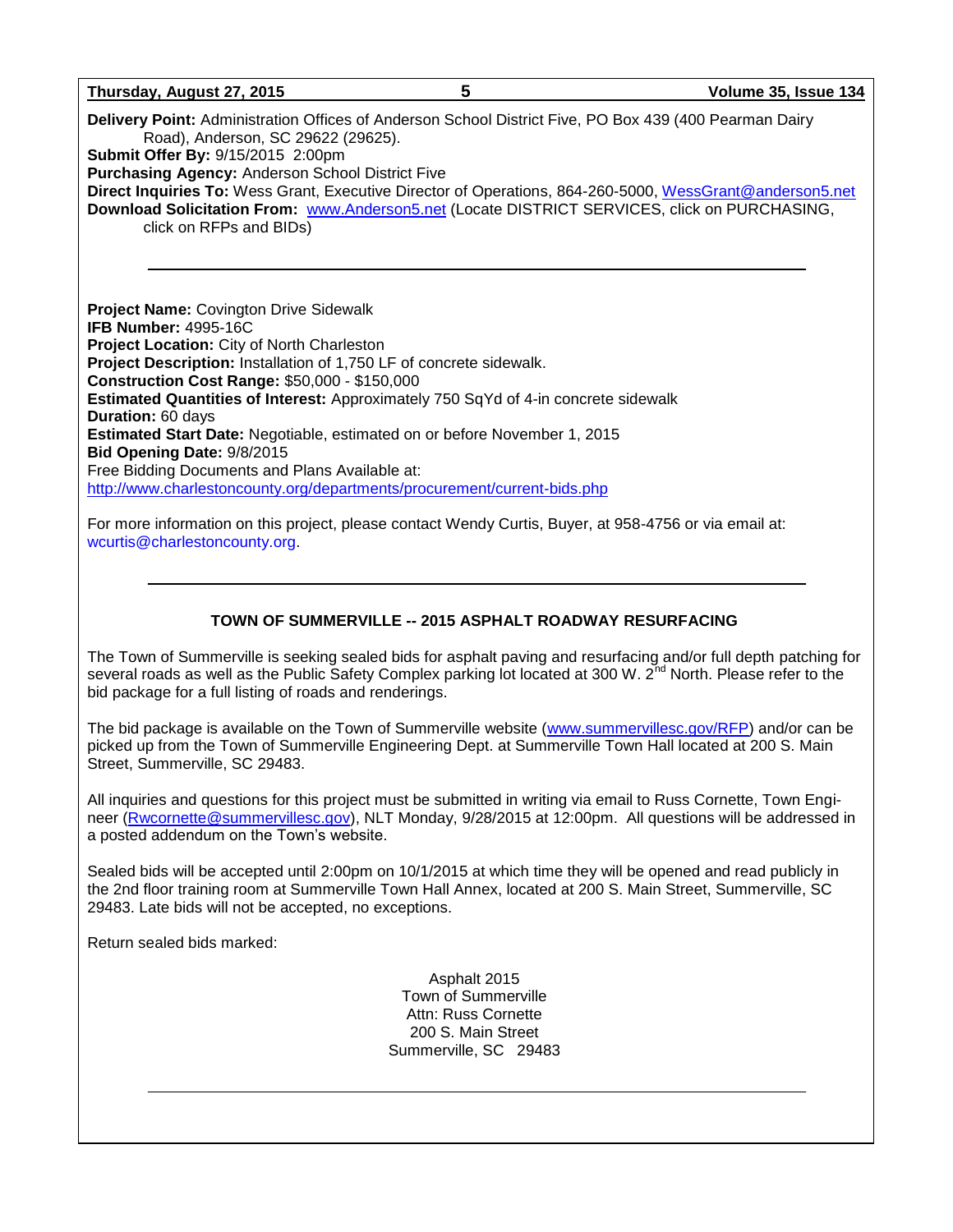# **Equipment**

**Description:** VEHICLE LIFTS FOR RICHLAND MAINTENANCE **Solicitation Number:** 5400010146 **Submit Offer By:** 09/17/2015 2:30pm **Purchasing Agency:** SCDOT Procurement Office 955 Park Street Room 101 Columbia, SC 29201-3959 **Buyer:** EMMETT KIRWAN **Email:** [KirwanEI@scdot.org](mailto:KirwanEI@scdot.org) **Download Solicitation From:**  <http://webprod.cio.sc.gov/SCSolicitationWeb/solicitationAttachment.do?solicitnumber=5400010146>

**Description:** FOOD SERVICE-FORKLIFT **Solicitation Number:** 5400010128 **Submit Offer By:** 09/08/2015 10:00am **Purchasing Agency:** SC Department of Corrections 4420 Broad River Road Columbia, SC 29210 **Buyer:** LAURA BAGWELL **Email:** [Bagwell.Laura@doc.state.sc.us](mailto:Bagwell.Laura@doc.state.sc.us) **Download Solicitation From:**  <http://webprod.cio.sc.gov/SCSolicitationWeb/solicitationAttachment.do?solicitnumber=5400010128>

**Description:** HIGH SCHOOL CAFETERIA COFFEE SHOP EQUIPMENT AND DÉCOR PACKAGE **Solicitation Number:** 1516-005 **Delivery Point:** Summerville, SC **Submit Offer By:** 9/17/2015 2:00pm **Purchasing Agency:** Dorchester School District Two, 102 Green Wave Boulevard, Summerville, SC 29483 **Buyer:** Rhonda Grice, Procurement Officer, 843-873-2901 ext. 3068, [rgrice@dorchester2.k12.sc.us](mailto:rgrice@dorchester2.k12.sc.us)

**Description:** FULL SIMULATION TRAINING MANIKINS for the Emergency Medical Services located at 100 Tidewater Drive Winnsboro, SC 29180. **Solicitation Number:** RFB 101 EMS Simulation Training Manikin **Delivery Point:** Emergency Medical Services 100 Tidewater Drive Winnsboro, SC 29180 **Submit Offer By:** 9/17/2015 10:00am **Purchasing Agency:** Fairfield County Council PO Drawer 60; 350 Columbia Road Winnsboro, SC 29180 **Buyer:** Sheila Pickett, CPPB, 803-635-1415, [sheila.pickett@fairfield.sc.gov](mailto:sheila.pickett@fairfield.sc.gov) **Download Solicitation From:** [www.fairfieldsc.com](http://www.fairfieldsc.com/)

**Description:** PROVIDE, DELIVER AND INSTALL CUSTOM COLUMN PADS AT SOFTBALL PRACTICE **FACILITY Solicitation Number:** RFQ150819WBL

**Delivery Point:** Conway, SC

**Site Visit:** Non-mandatory. Contact for appt.: Kelley Green, 843-349-6647 [\(kgreen@coastal.edu\)](mailto:kgreen@coastal.edu) or Jessica Winans, 843-349-4059 [\(jawinans@coastal.edu\)](mailto:jawinans@coastal.edu)

**Submit Offer By:** 9/17/2015 2:00pm

**Purchasing Agency:** Coastal Carolina University, Procurement Services, PO Box 261954, Conway, SC 29528-6054

**Buyer:** Wanda B. Lewis, 843-349-2162

**Download Solicitation From:** <http://www.coastal.edu/procurement/currentsolicitations.html>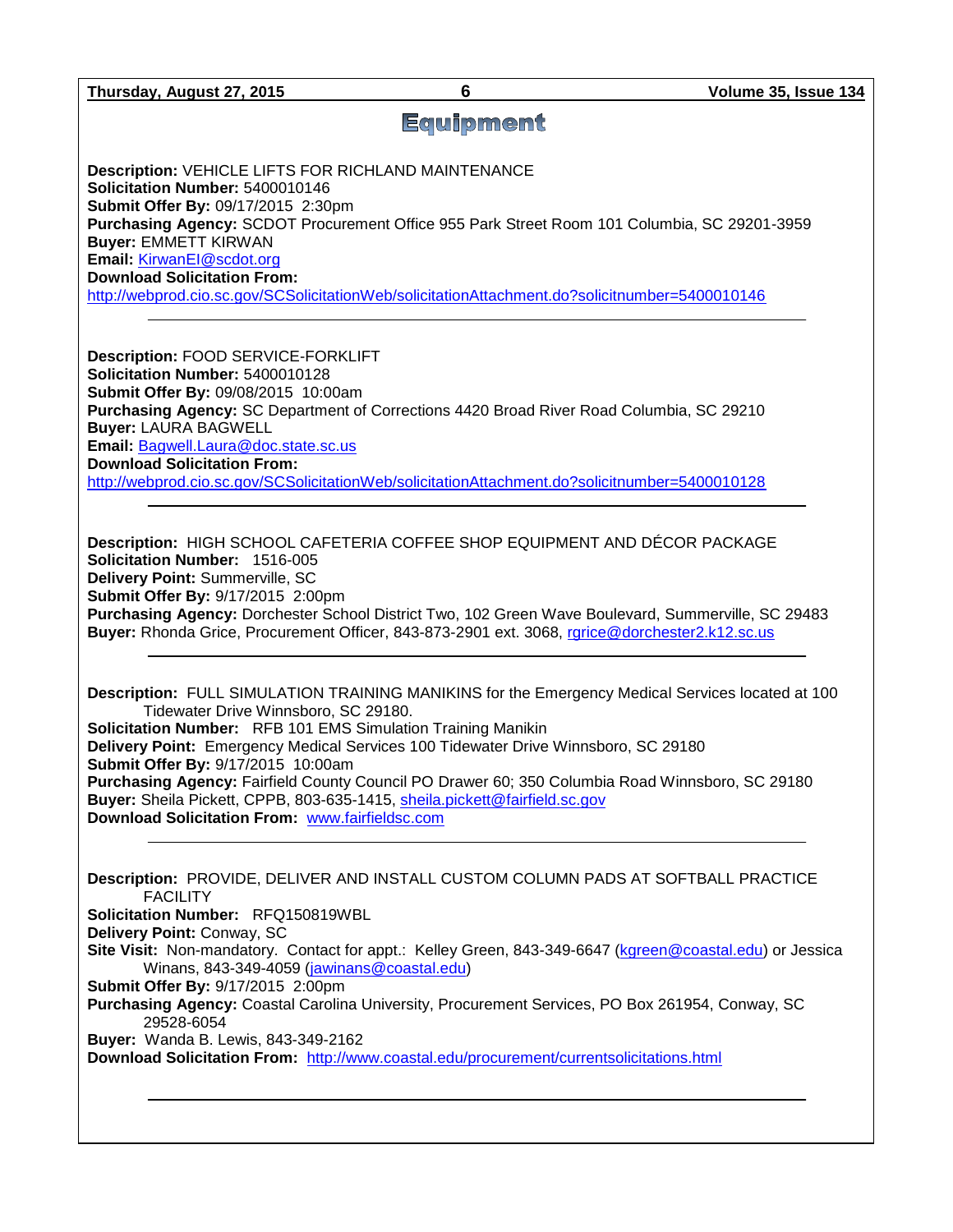#### **Thursday, August 27, 2015 7 Volume 35, Issue 134**

**Description:** HONEYWELL THERMOSTATS **Solicitation Number:** 1516-2 **Delivery Point:** 131 St. John's Street, Darlington, SC 29532 **Submit Offer By:** 9/9/2015 10:30am **Purchasing Agency:** Darlington County School District, 120 East Smith Avenue, Darlington, SC 29532 **Buyer:** Nan Johnson, 843-398-2272, [Nannette.johnson@darlington.k12.sc.us](mailto:Nannette.johnson@darlington.k12.sc.us) **Download Solicitation From:** [www.darlington.k12.sc.us](http://www.darlington.k12.sc.us/) click "Departments" click "Finance & Procurement" click "Solicitations" click "2015-16 Solicitations"

**Description:** LB10 GENERATOR TRANSFORMER REPLACEMENT **Solicitation Number:** BCWS-06-2015/2016 **Pre-bid Conf.:** Mandatory: 9/15/2015 9:00am **Location:** Lower Berkeley Wastewater Treatment Facility, 2111 Redbank Rd., Goose Creek, SC **Submit Offer By:** 9/29/2015 11:00am **Purchasing Agency:** Berkeley County Government **Buyer:** Scott Maxie, [scott.maxie@berkeleycountysc.gov](mailto:scott.maxie@berkeleycountysc.gov) **Download Solicitation From:** <https://www.berkeleycountysc.gov/proposals/>

#### **CITY OF GOOSE CREEK -- REFUSE COLLECTION TRUCK**

The City of Goose Creek is accepting quotes from qualified vendors for the purchase of the following:

Product: One (1) 2015 Kann SL Side-Loading, Crane Carrier LET 2 Refuse Collection Truck

General Description: The vehicle quoted shall be a heavy duty, tandem axle, semi-automated side-loading refuse collection truck specifically designed for municipal refuse collection. The minimum specifications for this vehicle include: 31 cubic yard capacity, hydraulically actuated refuse packer, 4 cubic yard hopper, dual side loading capability, refuse cart tipping equipment on both sides, continuous compaction capability, low entry cab.

Schedule: The vendor shall provide a Schedule of Delivery with the quote.

Information Packet: A copy of the RFQ Information Packet may be obtained from the City of Goose Creek website: [www.cityofgoosecreek.com](http://www.cityofgoosecreek.com/) or by contacting Chick Foster at [cfoster@cityofgoosecreek.com.](mailto:cfoster@cityofgoosecreek.com)

Deadline: Quotes must be received no later than 5:00pm on 9/18/2015.

Questions regarding the RFQ should be directed to:

Chuck Denson Assistant Director of Public Works Phone: 843-824-2200 ext. 4263 Fax: 843-863-5218 Email: [cdenson@cityofgoosecreek.com](mailto:cdenson@cityofgoosecreek.com)

**Description:** ONE (1) NEW 28,000 LB GVW TRUCK WITH TURFMAKER HYDROSEEDER AND A 16 FT FLAT BED BODY MOUNTED

**Solicitation Number:** 5000-16J

**Deadline for Written Questions:** 9/10/2015 5:00pm Fax: 843-958-4758 or [ajenkins@charlestoncounty.org](mailto:ajenkins@charlestoncounty.org) **Submit Offer By:** 9/23/2015 3:00pm

**Purchasing Agency:** County of Charleston, Procurement Department, 4045 Bridge View Drive, Suite B250, North Charleston, SC 29405

**Download Solicitation From:** [www.charlestoncounty.org](http://www.charlestoncounty.org/)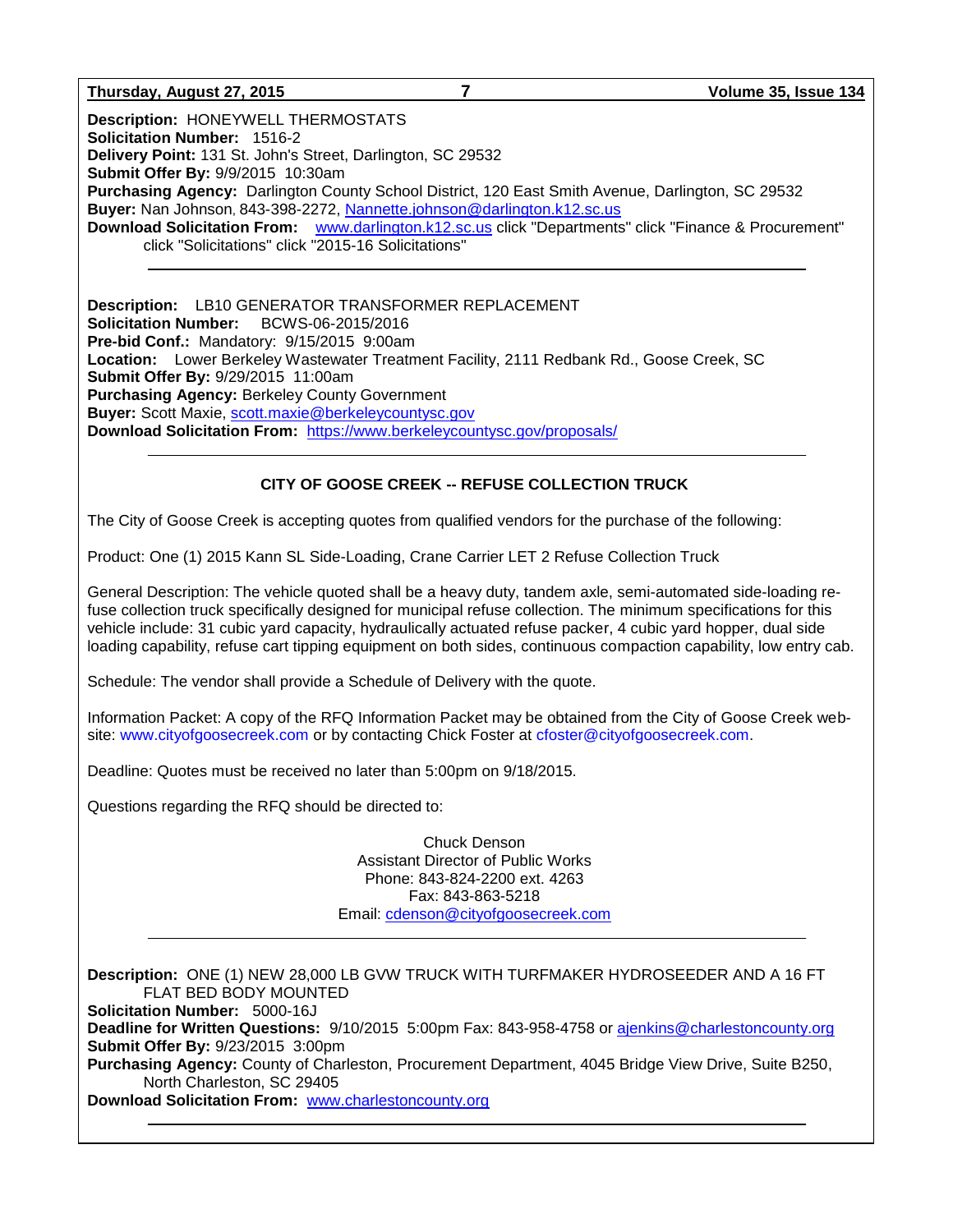# **Information Technology**

## *BID CANCELLED (ORIGINALLY POSTED IN SCBO ON AUGUST 19)*

**Description:** WI-FI INTRUSION PROTECTION

**Solicitation Number:** RFQt No. 4996-16C

**Submit Offer By:** 9/25/2015 3:00pm

**Purchasing Agency:** County of Charleston, Procurement Department, 4045 Bridge View Drive, Suite B250, North Charleston, SC 29405

**Download Solicitation From:** [www.charlestoncounty.org](http://www.charlestoncounty.org/)

# **Maintenance and Repair**

## **GREENVILLE HEALTH SYSTEM – CLINICAL EQUIPMENT REPAIR SERVICES**

Greenville Health System (GHS) is seeking qualified firms to provide GHS with Clinical Equipment Repair Services. Qualified firms must have proven resources to service at least 7 healthcare campuses and multiple ancillary locations.

The following criteria are representative of what will be used in evaluating qualifications to be considered for this project:

- 1. Current experience in Clinical Equipment Repair Services of comparable scale.
- 2. Evidence of service expertise and resource capacity to execute similar services.

Further information and specific evaluation criteria will be available in the RFP package. If your firm is interested in and able to provide the above referenced services for GHS, please contact Robin Tyler via email, [rtyler@ghs.org,](mailto:rtyler@ghs.org) include your complete contact information. Please include 3 references from entities of comparable service and scale; including company name, contact name, phone number, physical and email address; no later than 9/2/2015 at 12:00pm.

RFP package instructions will be issued via email, no later than 9/4/2015 at 5:00pm. Bid submissions due dates will be supplied with bid package. GHS RFP Contact:

> **Robin Tyler - [rtyler@ghs.org](mailto:rtyler@ghs.org) System Contract & Sourcing Specialist Greenville Health System - MDC 1071 Holland Road, Simpsonville, SC 29681**



#### **Invitations for Minor Construction Quotes**

SCBO Notes referred to in State Agency advertisements appearing in the Minor Construction Section of SCBO can be found a[t Click Here.](http://www.mmo.sc.gov/PS/general/scbo/SCBO_Notes_060512.pdf) Please verify requirements for non-State agency advertisements by contacting the agency/owner.

**Project Name:** TURPIN PARK MASONRY **Project Location:** Ridgeland, SC **Bid Security Required:** No **Performance Bond Required:** No **Payment Bond Required:** No **Construction Cost Range:** \$10,000.00 **Description of Project:** Approximately 400 sq ft of brick and concrete masonry to rehabilitate bathroom facilities. **Bidding Documents / Plans May Be Obtained From:** Town of Ridgeland, Jason Taylor **Agency/Owner:** Town of Ridgeland **Name & Title of Agency Coordinator:** Jason Taylor, Town Manager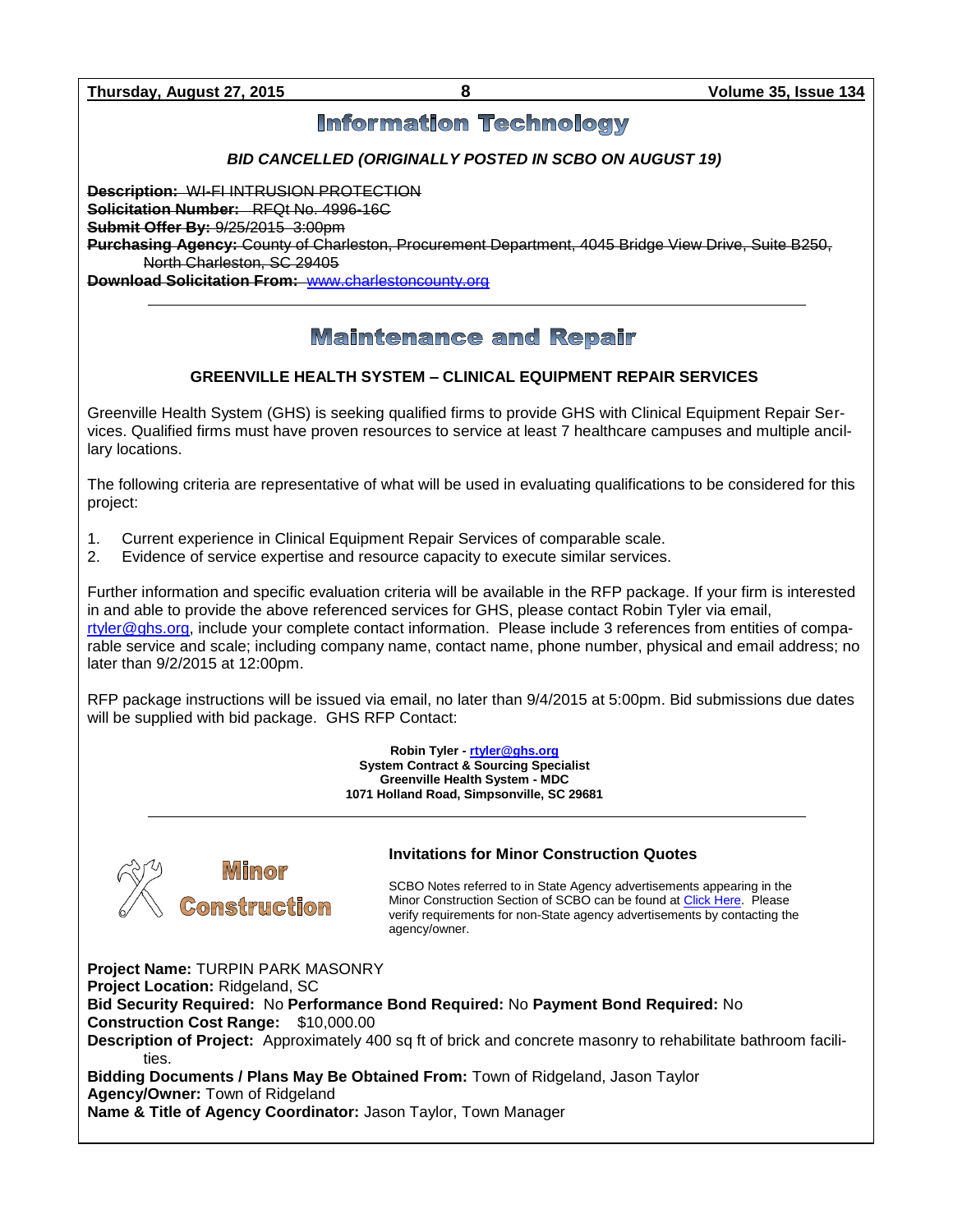#### **Thursday, August 27, 2015 9 Volume 35, Issue 134**

**Address:** PO Box 1119, Ridgeland, SC 29936 **E-mail:** [ridgelandsc@gmail.com](mailto:ridgelandsc@gmail.com) **Telephone:** 843-726-7500 **Fax:** 843-726-7525 **Bid Closing Date/Time:** 9/14/2015 10:00am **Place: Ridgeland Town Hall Hand Deliver Bids To:** Jason Taylor, 1 Town Square, Ridgeland, SC 29936 **Mail Bids To:** Jason Taylor, PO Box 1119, Ridgeland, SC 29936



**Description:** MEDICAL WASTE DISPOSAL **Solicitation Number:** 5400010065 **Submit Offer By:** 09/17/2015 2:30pm **Purchasing Agency:** SC DHEC 2600 Bull Street Columbia, SC 29201-1708 **Buyer:** REBECCA NICHOLS **Email:** [NICHOLRJ@dhec.sc.gov](mailto:NICHOLRJ@dhec.sc.gov) **Download Solicitation From:**  <http://webprod.cio.sc.gov/SCSolicitationWeb/solicitationAttachment.do?solicitnumber=5400010065>

**Description:** SPECIALTY GASES BID **Solicitation Number:** 5400010139 **Pre-bid Conf.:** 9/9/2015 10:00am **Location:** SLED Forensic Lab, 4416 Broad River Rd., Columbia, SC 29210 **Submit Offer By:** 09/18/2015 10:00am **Purchasing Agency:** SC Law Enforcement Division 4400 Broad River Road Columbia, SC 29210 **Buyer:** JESSICA GOFF **Email:** [jgoff@sled.sc.gov](mailto:jgoff@sled.sc.gov) **Download Solicitation From:**  <http://webprod.cio.sc.gov/SCSolicitationWeb/solicitationAttachment.do?solicitnumber=5400010139>

**Description:** PEST ELIMINATION SERVICES **Solicitation Number:** RFQ 14100 **Delivery Point:** Florence, SC **Site Visit:** 9/17/2015 2:00pm **Location:** Florence-Darlington Technical College, Purchasing, Room 5212A **Submit Offer By:** 10/14/2015 2:00pm **Request Bid Package From:** Toni Richardson, 843-661-8005, [toni.richardson@fdtc.edu](mailto:toni.richardson@fdtc.edu)

**Description:** PROVIDE OCCUPATIONAL UNIFORMS **Solicitation Number:** RFQ150817WBL **Delivery Point:** Conway, SC **Submit Offer By:** 9/14/2015 2:00pm **Purchasing Agency:** Coastal Carolina University, Procurement Services, PO Box 261954, Conway, SC 29528-6054 **Buyer:** Wanda B. Lewis, 843-349-2162 **Download Solicitation From:** <http://www.coastal.edu/procurement/currentsolicitations.html>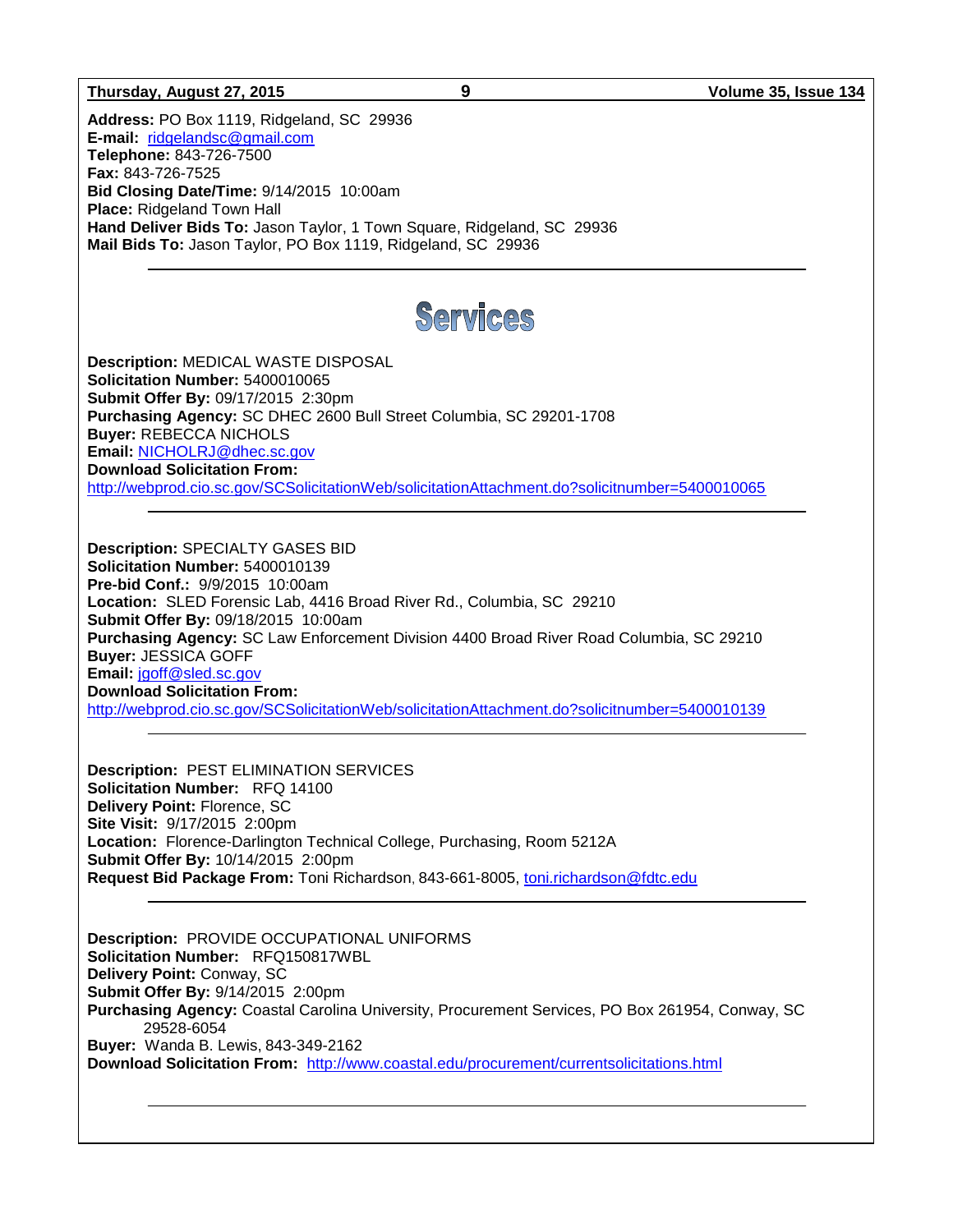**Thursday, August 27, 2015 10 Volume 35, Issue 134**

**Description:** 2016 AFFORDABLE CARE ACT REPORTING **Solicitation Number:** 65607808 **Delivery Point:** Clemson, SC **Submit Offer By:** 9/23/2015 2:45pm **Purchasing Agency:** Clemson University, Procurement Services, Administrative Services Bldg.,108 Perimeter Rd., Clemson, SC 29634 **Buyer:** Shirley Alexander, [salexa2@clemson.edu,](mailto:salexa2@clemson.edu) 864-656-2395 **Download Solicitation From:** Online solicitations only. Solicitations can be viewed at

[www.clemson.edu/cfo/procurement/vendors](http://www.clemson.edu/cfo/procurement/vendors)

# **Supplies**

**Description:** ROLL OFF CONTAINER **Solicitation Number:** 5400010115 **Submit Offer By:** 09/03/2015 10:00am **Purchasing Agency:** SC Department of Corrections 4420 Broad River Road Columbia, SC 29210 **Buyer:** MYRTLE DEWERDT **Email:** [dewerdt.myrtle@doc.state.sc.us](mailto:dewerdt.myrtle@doc.state.sc.us) **Download Solicitation From:**  <http://webprod.cio.sc.gov/SCSolicitationWeb/solicitationAttachment.do?solicitnumber=5400010115>

# SCBO NOTICES

## **JOB OPPORTUNITIES AT SFAA**

The State Fiscal Accountability Authority's procurement division is looking for experienced professionals Please read more about these opportunities below:

[Click Here for Job Opportunities with the Division of Procurement Services](http://procurement.sc.gov/webfiles/MMO_scbo/SCBO%20Online/SFAA_job_opportunities.pdf)

### **VENDORS, DON'T NEGLECT TO CHECK THE STATE'S FIXED PRICE BIDS**

If authorized by the original solicitation, the State may use "competitive fixed price bidding" to create procurements with an open response date. These fixed price bids are advertised in SCBO once, but the solicitation may provide for bids to be accepted continuously or periodically during the contract term. The links below take you to a listing of all open solicitations conducted by the central purchasing office using the competitive fixed pricing bidding rules.

> Fixed Price Bids - [Information Technology](http://www.mmo.sc.gov/PS/vendor/PS-vendor-fixed-price-bids-it.phtm) (Open Response Date) Fixed Price Bids - [Supplies & Services](http://www.mmo.sc.gov/PS/vendor/PS-vendor-fixed-price-bids-ss.phtm) (Open Response Date)

#### **INSPECTOR GENERAL'S FRAUD HOTLINE** (State Agency fraud only)

1-855-723-7283 / [http://oig.sc.gov](http://oig.sc.gov/)